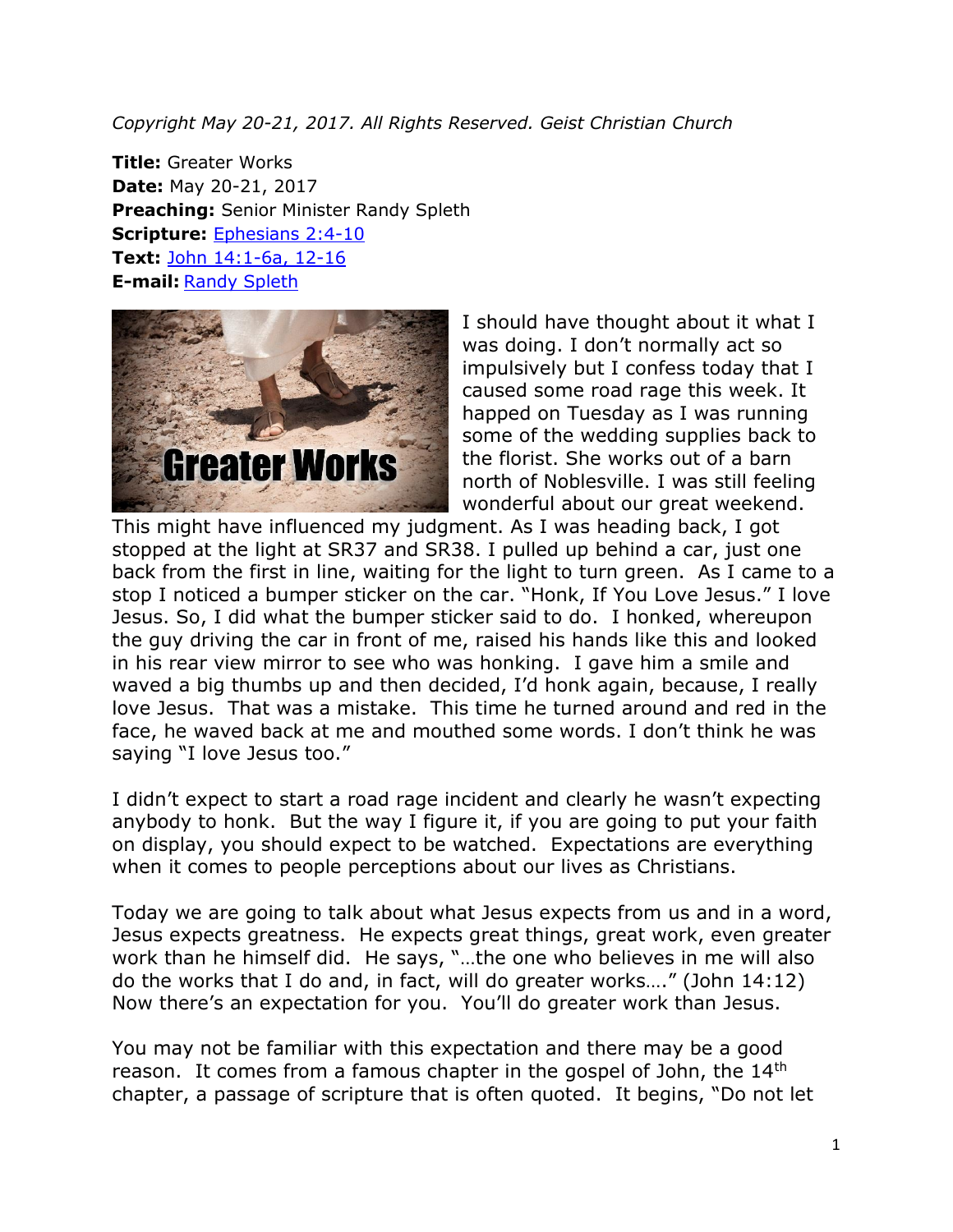your hearts be troubled. Believe in God, believe also in me. In my Father's house there are many rooms…. And if I go and prepare a place for you, I will come again and will take you to myself, so that where I am, there you may be also." (John 14:1-3)

Now you recognize that, don't you? You've heard it read at funerals. You've studied it yourself for comfort. Depending on when you started going to funerals or when you first studied this passage, instead of rooms, you might hear it, in that voice in your head, mansions. I don't like mansion much. It sounds too much like a four car garage with marble fixtures and a big home theater in the basement. The New Revised Version says dwelling place which doesn't do much for me either. When I worked with the homeless in LA, we used to talk about their dwelling places under the bridges and at the parks. Mansions or dwelling places sound like the extreme. I grew up with rooms, "in my father's house there are many rooms." A room sounds okay although every time I check into a hotel and they say, "Sir, your room is ready" it worries me.

If you've studied this passage or have been to a funeral lately, you'll remember that this is also the chapter that has that great I AM phrase. Jesus used a lot of I AM phrases to describe himself. Two weeks ago we studied, "I am the Good Shepherd. In this chapter, Jesus says, "I am the way and the truth and the life. (John 14: 6a). It's connected with Jesus promise to prepare a place for you, to get your room ready in heaven.

Jesus shares this with the disciples at his Last Supper. I know we are way past holy week but we are doing just what the disciples must have done once Jesus was resurrected and ascended into heaven. We are thinking about his last words. People do that a lot when someone is gone. You tell me these stories about your last conversation with dad or what your wife said before she passed. Last words are important. There are even books about people's last words.

The gospel of John has a big section of Jesus' last words at his Last Supper and the middle of it is this  $14<sup>th</sup>$  chapter. Jesus tells them that even though he was about to die, that they shouldn't be troubled; he was preparing them a room. He tells them that he and God are one. But he promises that he won't leave them alone. He is going to send the Holy Spirit. That's what this I AM phrase means and it was a jaw dropping moment for the disciples. Jesus fully reveals his identity to them. "I will not leave you orphaned; I am coming to you…the Advocate, the Holy Spirit, whom the Father will send in my name, will teach you everything, and remind you of all that I have said to you." (John 14:18, 26)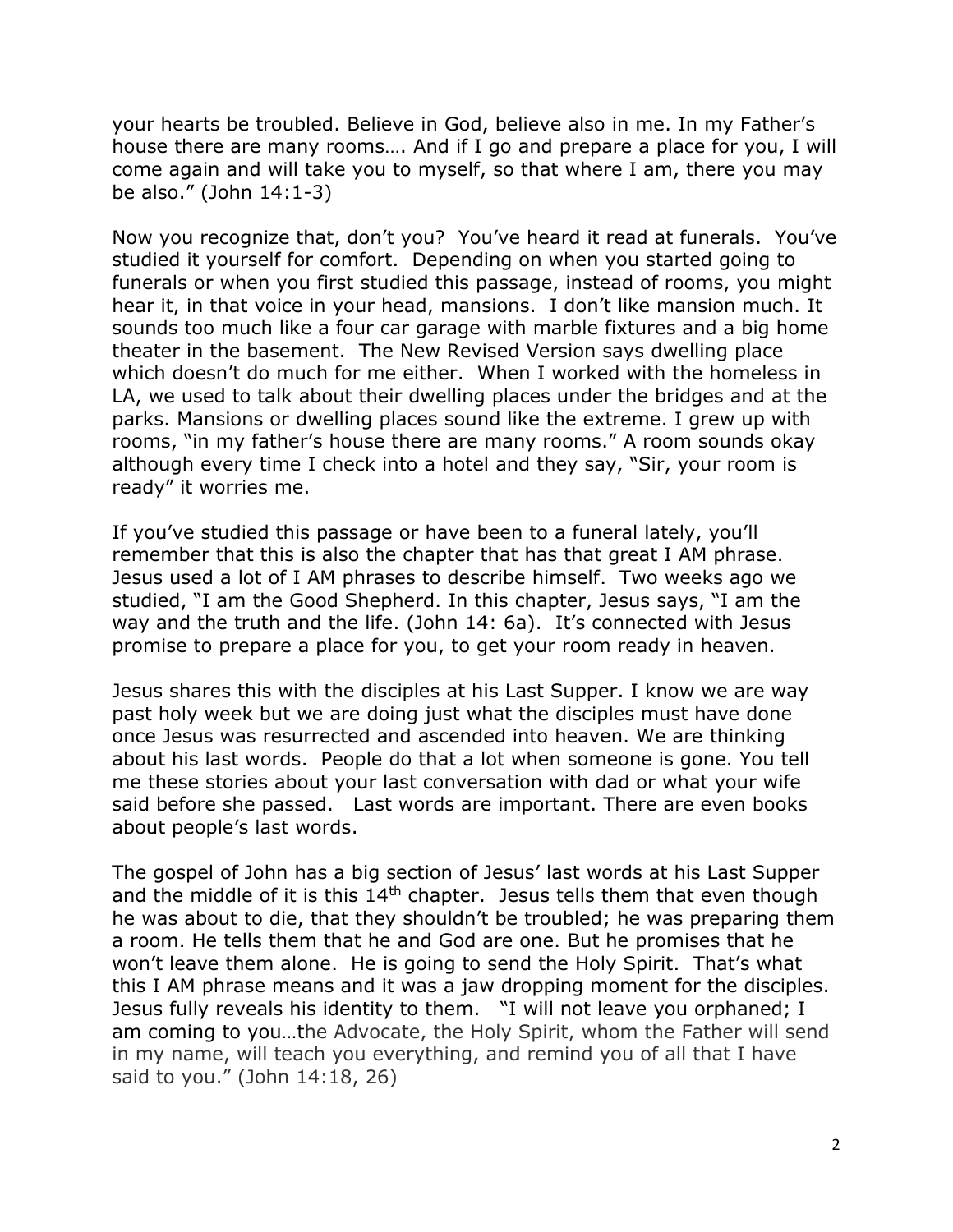Heaven and the Trinity, that's what we've got with these last words. It is one of the most important chapters in the scripture. Good stuff but maybe so good that we miss this expectation that Jesus puts on our shoulders. Right there in the middle of heaven and the promise of the Holy Spirit, Jesus says, "You'll do even greater works than I did."

That's a pretty big statement, don't you think? Jesus did some impressive things. He went to a wedding and turned water into wine. How can you top that? He fed five thousand people with few loaves and a couple fish. Anybody here that good with food? Jesus gave sight to the blind, healed the lame, raised the dead. If we take Jesus' statement at face value, does that mean we should do these things….or even greater things? If by greater works he means miracles, all of us are in trouble.

When I was growing up in the south, there were all of these miracle workers on local television and in small communities in Oklahoma and Texas. Tulsa and the Dallas-Fort Worth area, my two places of origin, were pretty much the epicenter of these tent revival miracle workers. One of the most famous pitched his tent all over Oklahoma before he build a university north of Tulsa. It was impressive to see what they were doing but as a kid, I was suspicious of miracle workers who were bald. I mean if I had that power to do miracles, the first thing I'd do would be to take care of my own problem! I'm not saying I don't believe in healing. Rather, I've never known of anybody who could match Jesus. I've never known of anybody who measures up to the works of the Lord, let along do greater things. But this seems to be Jesus' expectation. You will do greater works.

I remember hearing a sermon about this when I was a kid. Our family talked about it in the car on the way home from church. You see, I know about talking about the preacher on the way home from church. We did it too. A preacher named Sloan Gentry, the very preacher who baptized me, preached on miracles. "Why can't we do miracles," I asked. My dad said that Dr. Gentry was saying that we don't have enough faith do the things that Jesus did. I thought about that a long time, that if I had enough faith, I could walk on water. But you know, every time I was at the swimming pool, I sunk like a log. Eventually, his explanation didn't make sense to me. Jesus doesn't say, "if you've got enough faith you can do greater works than me." He says, "You will do greater works."

I think the problem is this. We are so blown away by the power of Jesus that we forgot that His miracles aren't about power but about love. God didn't send Jesus to show us His power. God sent Jesus to show us His love. How many times does Jesus perform a miracle and then say, "Don't tell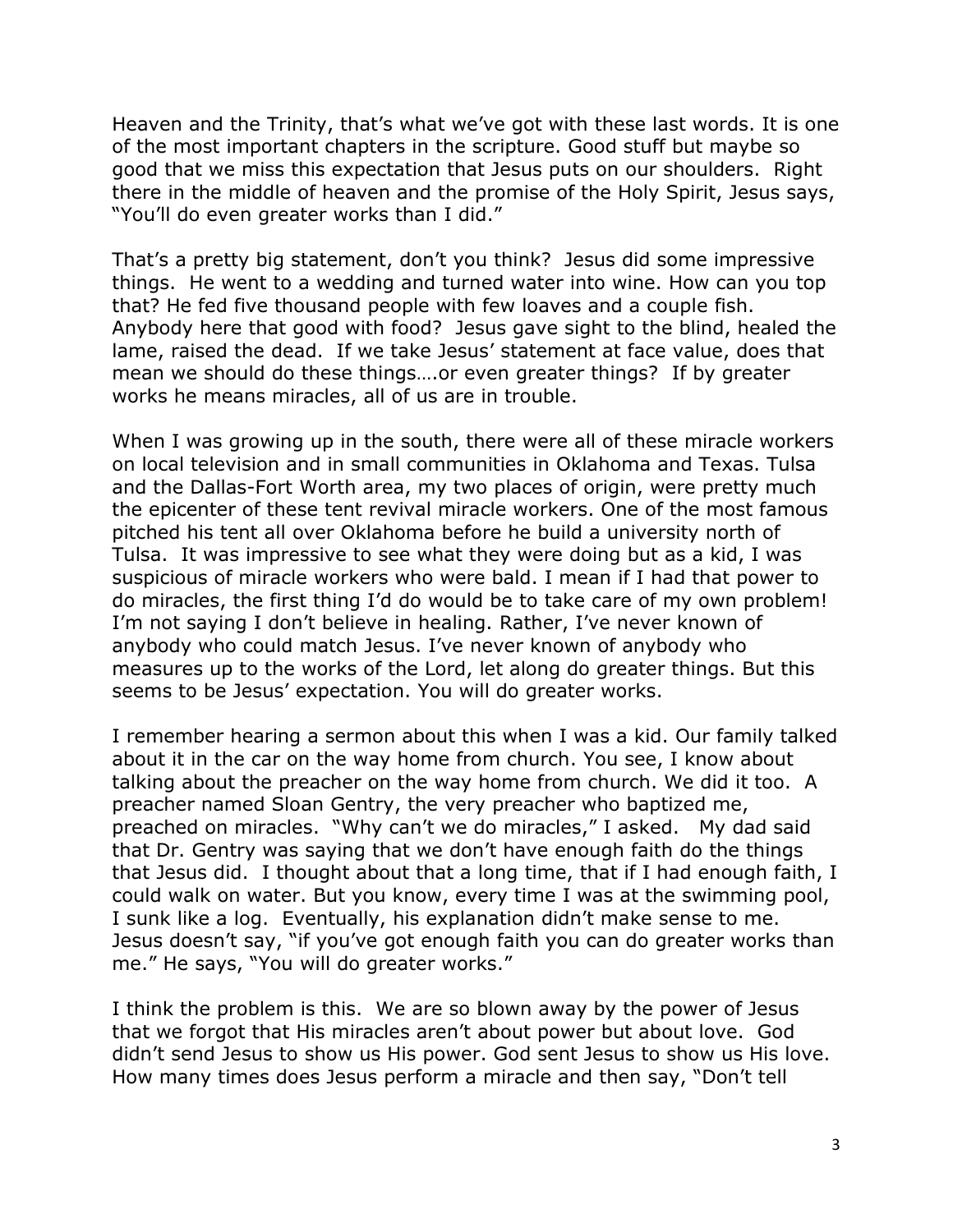anybody, keep it quiet. I don't want people to get the wrong idea." Jesus wasn't about power; he was about love.

That's what the Good News of Jesus is. It's about God's love. We can't duplicate the power of Jesus. I can't walk on water. You can't raise people from the dead. But we can express the love of Jesus. When it comes down to it, Jesus was more committed to expressing His love than showing off his power. Expressing love was the work of Jesus and that's what he means when he says, "You'll do greater works."<sup>1</sup>

So, we can't take five loaves of bread and a couple of fish and feed five thousand people. But we can bring canned goods to the food pantry and express the love of the Bread of Life.

We can't cast out the demons of a demoniac but we compassionately care for the troubled and lost, offering the love of the Good Shepherd.

We can't give sight to the blind but we can open the eyes of others to the love of Light of the World.

We can't bring back to life someone who has died but we can introduce someone to the Resurrection and the Life and assure them that Jesus has gone to prepare a room for them.

These are the greater works that Jesus expects us to do. He didn't say, "You'll do greater miracles," he said "greater works" because his work was showing God's love. That is his expectation of us. We can't replicate the powerful acts of God in Jesus Christ, but every time we perform an act of love in his name, we imitate Jesus and I think he looks at us and says, "That's what I mean. Well done, faithful servant."

Just so you don't fall prey to the competitive, 'bigger is better' kind of thinking that is so American, Jesus isn't suggesting that you personally will be the greater. Rather, the "you" is an inclusive pronoun. Jesus is calling us to be instruments of His love to people who need to experience God's love.

It's a matter of scale. When Jesus was here in the flesh He was only able to look into the eyes of one person at a time. He expressed His love individually. But when Jesus ascends to heaven, He doesn't leave us orphaned. He sends his Spirit to abide in us, to live in us, to fill us with His love so we can do His work. Now millions of people go out each morning and if each of them performs one act of love in His name, then that's "greater work" because millions are expressing Christ love.